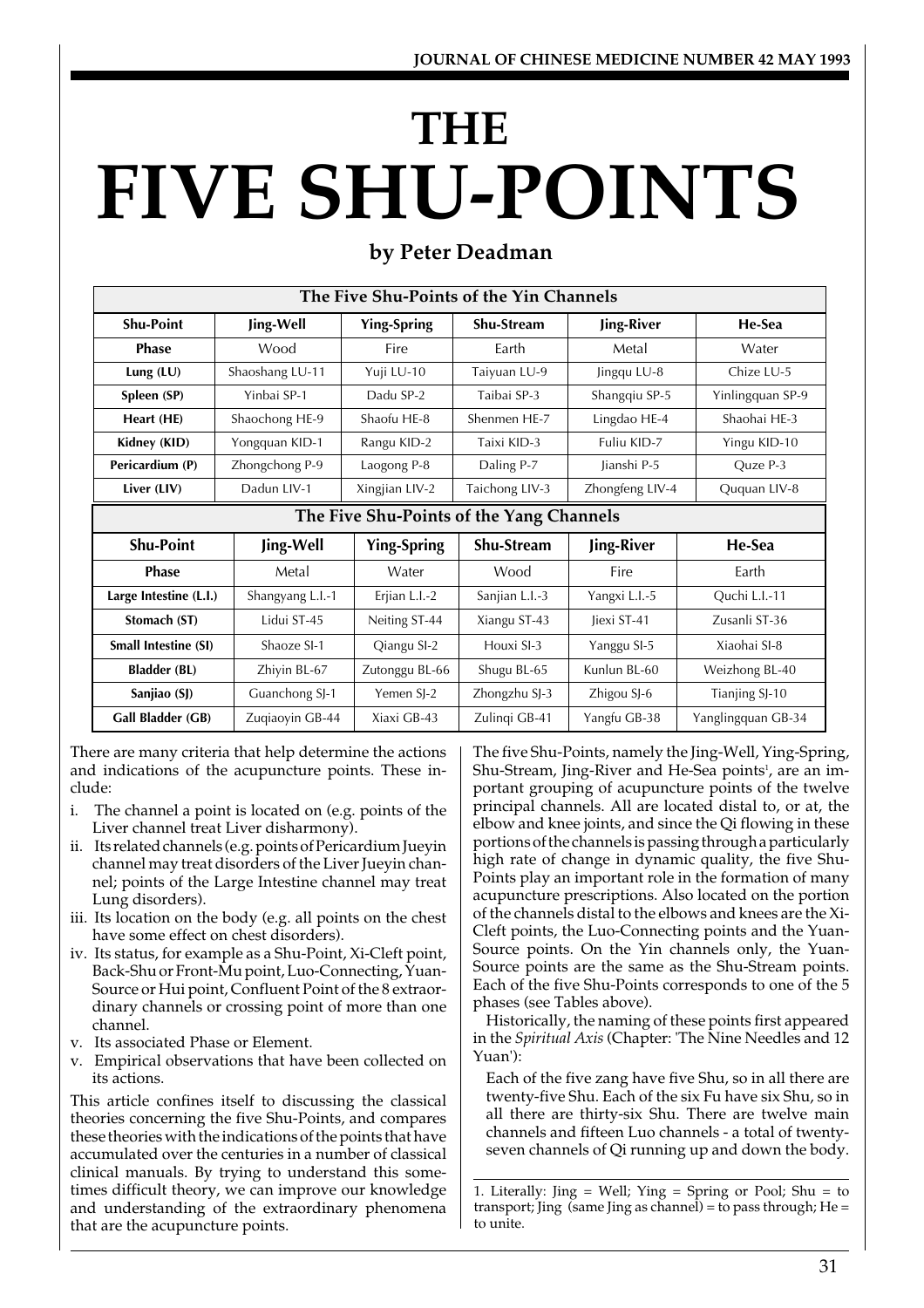The point at which the Qi rises is known as the Jing-Well. The point at which the Qi glides is known as the Ying-Spring. The point at which the Qi pours through is known as the Shu-Stream. The point at which the Qi flows is known as the Jing-River and the point at which the Qi enters inwards is known as the He-Sea. Thus the flow of Qi in the twenty-seven channels reaches each of the five Shu points<sup>1</sup>.

situated on the tips of the fingers or toes<sup>3</sup>, where there is little flesh. The Qi here is shallow and narrow, yet dynamic, pouring forth like a spring or a well. The volatility of the Qi at these points is emphasised by the fact that in the theory of the circulation of the 12 channels, it is at the extremities (Jing-Well points) that the Qi changes direction and where Yin and Yang channels transform into eachother. By contrast, the Qi of the He-



The point at which the Qi rises is known as the Jing-Well. The point at which the Qi glides is known as the Ying-Spring. The point at which the Qi pours through is known as the Shu-Stream. The point at which the Qi flows is known as the Jing-River and the point at which the Qi enters inwards is known as the He-Sea.

This passage emphasises two important aspects of the five Shu-Point classification:

i. That portion of each of the 12 main channels that runs from the fingers or toes to the elbow joint or knee joint is compared to the flow of a river, emerging like a spring at the Jing-Well point and gradually growing in breadth and depth until it reaches the He-Sea point at the elbow or knee.

ii. According to the five Shu-Point theory, the flow of Qi along the channel is always from the extremities proximally to the elbow or knee. It will be seen from the tables above that the ascribing of Five-Phase identities to the five Shu-points also bears out this perception of the flow of Qi from distal to proximal in all the twelve channels<sup>2</sup>. By contrast, the theory of the circulation of the twelve channels (Lung to Large Intestine to Stomach to Spleen etc.) describes the three Yin channels of the arm and the three Yang channels of the foot as flowing *towards* the extremities from the chest and head respectively.

Whilst this is another example of the readiness of Chinese medicine to embrace contradictory theories, we can say that the *direction* of flow in the 5 Shu-Point theory is not as important as the *quality* of energy described at each of the points. The Jing-Well points, for example, are

1. The obvious implication of this passage is that the Yuan-Source points (which are discrete points on the Yang channels only) were included in discussion of the Shu-Points at this time. The modern-day convention is to discuss them separately, even though the Shu-Stream and Yuan-Source points of the Yin channels are the same.

2. Although the Yin channels begin with the Wood point and the Yang channels with the Metal point, the progression through the five Shu-Points - always from distal to proximal - corresponds to the generating cycle of the Five-Phases (i. Wood, Fire, Earth, Metal, Water; ii. Metal, Water, Wood, Fire, Earth). 3. With the exception of Yongquan KID-1 which is located on the sole of the foot.

Sea points, situated close to the large joints of the elbow and knee, runs deep and broad like an estuary flowing into the sea, preparing for its entry into the deepest levels of the body.

# **Clinical Application according to Classical Theories of the Five Shu-Points**

During the long history of Chinese Medicine, various attempts have been made to systematise the 5 Shu-Points in terms of their nature, their functions and their indications:

1. According to the *Classic of Difficulties* (68th Difficulty) the 5 Shu-Points are indicated in the following situations:

- Jing-Well points for fullness below the heart,
- Ying-Spring points for heat of the body,
- Shu-Stream points for heaviness of the body and pain of the joints,
- Jing-River points for dyspnoea, cough, chills and fever,
- He-Sea points for rebellious Qi and diarrhoea.

The *Spiritual Axis* in chapter 44 ('The Sequence of Qi and the Four Seasons Within a Single Day') has two sets of indications for the five Shu-points :

i. According to Season

- The five zang correspond to winter, in Winter needle the Jing-Well points.
- The five colours correspond to Spring, in Spring needle the Ying-Spring points.
- The seasons correspond to summer, in Summer needle the Shu-Stream points.
- The musical sounds correspond to late summer, in Late-Summer needle the Jing-River points.
- The flavours correspond to winter, in Winter needle the He-Sea points.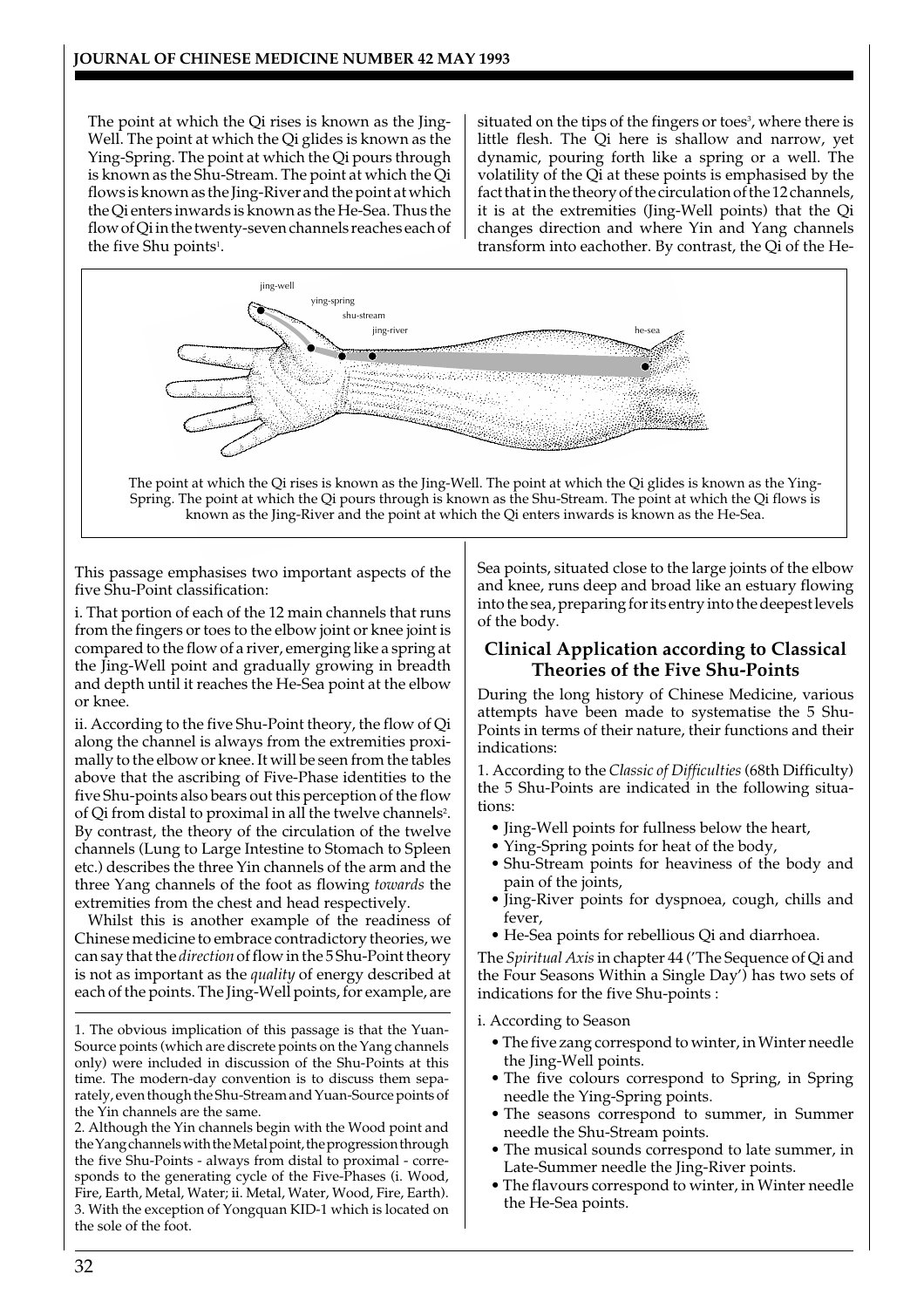- ii. According to Symptomatology:
- When the disease is at the Zang, needle the Jing-Well point.
- If manifesting as a change in the colour, needle the Ying-Spring point.
- When the disease attacks intermittently, needle the Shu-Stream point.
- When the disease manifests as changes in the patient's voice, needle the Jing-River point $^{\rm 1}.$
- If there is disease of the stomach and irregular appetite, needle the He-sea point.

The *Spiritual Axis* Chapter 4 ('Disease Patterns of Zangfu as Caused by Pathogenic Qi') also says:

The Divergent branches of the Yang channels reach into the interior and connect with the Fu ... the Ying-Spring and Shu-Stream points treat the channel, the He-Sea points treat the Fu.

The *Ling Shu* Chapter 6 ('Longevity, Premature Death, Strength and Weakness') distinguishes when to needle particular Shu points depending on the site/depth of the disease:

There is Yin within Yin and Yang within Yang ... Internally the five zang are Yin whilst the six Fu are Yang. Externally the sinews and bones are Yin whilst the skin is Yang. Thus it is said:

- When the disease is at the Yin within Yin (zang), needle the Ying-Spring and the Shu-Stream points of the Yin channels.
- When the disease is at the Yang within Yang (skin), needle the He-Sea points of the Yang channels.
- When the disease is at the Yin within Yang (sinews and bones), needle the Jing-River points of the Yin channels.
- When the disease is at the Yang within Yin (fu), needle the Luo points."

# **Clinical Application with Reference to Classical Indications**

It is a commonplace that Chinese medicine allows and indeed even embraces contradiction much more readily than Western scientific thought. It is perhaps an inevitable feature of a system that has developed over such a long period of time, and in which no theory, if it offers something of clinical or philosophical interest, necessarily need be abandoned in the light of a new and apparently contradictory one. Some of the classical theories on the use of the 5 Shu points are contradictory, some are barely borne out by clinical practice, and in some cases important clinical uses of these points are not referred to in the classical theories.

## **Jing-Well**

The Jing-Well points all lie on the extremities and are the first or last points of their respective channels. With the exception of Yongquan KID-1, all are located on the tips of the fingers or toes. According to the classical sources

1. The Chinese text which continues here is unclear, literally saying "channel full and blood". The *Systematic Classic of Acupuncture and Moxibustion* changed this to "Luo full and blood", implying blood stasis, but it is not clear whether this refers to the Jing-River points or the He-Sea points.

discussed above, the Jing-Well points are indicated for:

i. fullness below the heart

ii. diseases of the zang

iii. channel disorders.

In the light of traditional and modern clinical use, the following observations may be made.

i. As far as "fullness below the Heart" is concerned, 'below the Heart' normally refers to the epigastric area. Examination of the indications of the Jing-Well points, however, show that many specifically treat fullness and pain of the heart region itself. Thus Shaoshang LU-11 is indicated for fullness of the heart with sweating and fullness below the heart; Shangyang L.I.-1 for Qi fullness of the chest radiating to the flank etc.

| <b>Jing-Well Points</b><br><b>Effect on "fullness below the Heart"</b> |                                                                                                                     |  |
|------------------------------------------------------------------------|---------------------------------------------------------------------------------------------------------------------|--|
| Shaoshang LU-11                                                        | Fullness of the heart with sweating,<br>fullness below the heart.                                                   |  |
| Shangyang L.I.-1                                                       | Qi fullness of the chest radiating to<br>the flank.                                                                 |  |
| Lidui ST-45                                                            | Fullness and distention of the chest<br>and abdomen.                                                                |  |
| Yinbai SP-1                                                            | Agitated heart, heat in the middle of<br>the chest.                                                                 |  |
| Shaochong HE-9                                                         | Heart pain, pain of the chest and<br>flank.                                                                         |  |
| Shaoze SI-1                                                            | Cold sensation below the heart,<br>agitation with heart pain, oppression<br>and pain of the chest and<br>diaphragm. |  |
| Zhongchong P-9                                                         | Heart pain, epigastric pain.                                                                                        |  |

ii. The Jing-Well points, situated at the extremities, are in the main powerful points to clear heat and fullness from the uppermost end of their respective channel, particularly in acute syndromes. Thus Shaoshang LU-11 is indicated for swelling and pain of the throat and mumps; Shangyang L.I.-1 for throat pain, deafness, tinnitus and toothache; Lidui ST-45 for swelling of the face, toothache, lockjaw, throat Bi, cracked lips, deviation of the mouth, nosebleed and yellow nasal discharge; Shaochong HE-9 for pain at the root of the tongue, swollen tongue, throat Bi, dry throat, heat in the mouth, eye pain, red eyes, yellow eyes; and so on.

This confirms the statement in the *Spiritual Axis* (Chapter 4) that Jing-Well points treat channel disorders, and demonstrates clearly the principle that the most distal points on any channel are the strongest to clear excess and heat from the opposite end of the channel. It should be stressed that treating channel disorders, in this context, does not mean that these are important points for stiffness, pain and discomfort along the course of the channel as a whole, and thus the Jing-Well points are not indicated for Bi or Wei syndromes, or traumatic injury. A careful examination of the indications of the Jing-Well points, however, clearly contradicts the statement in Chapter 44 of the *Spiritual Axis* that the Jing-Well points treat disorders of the zang.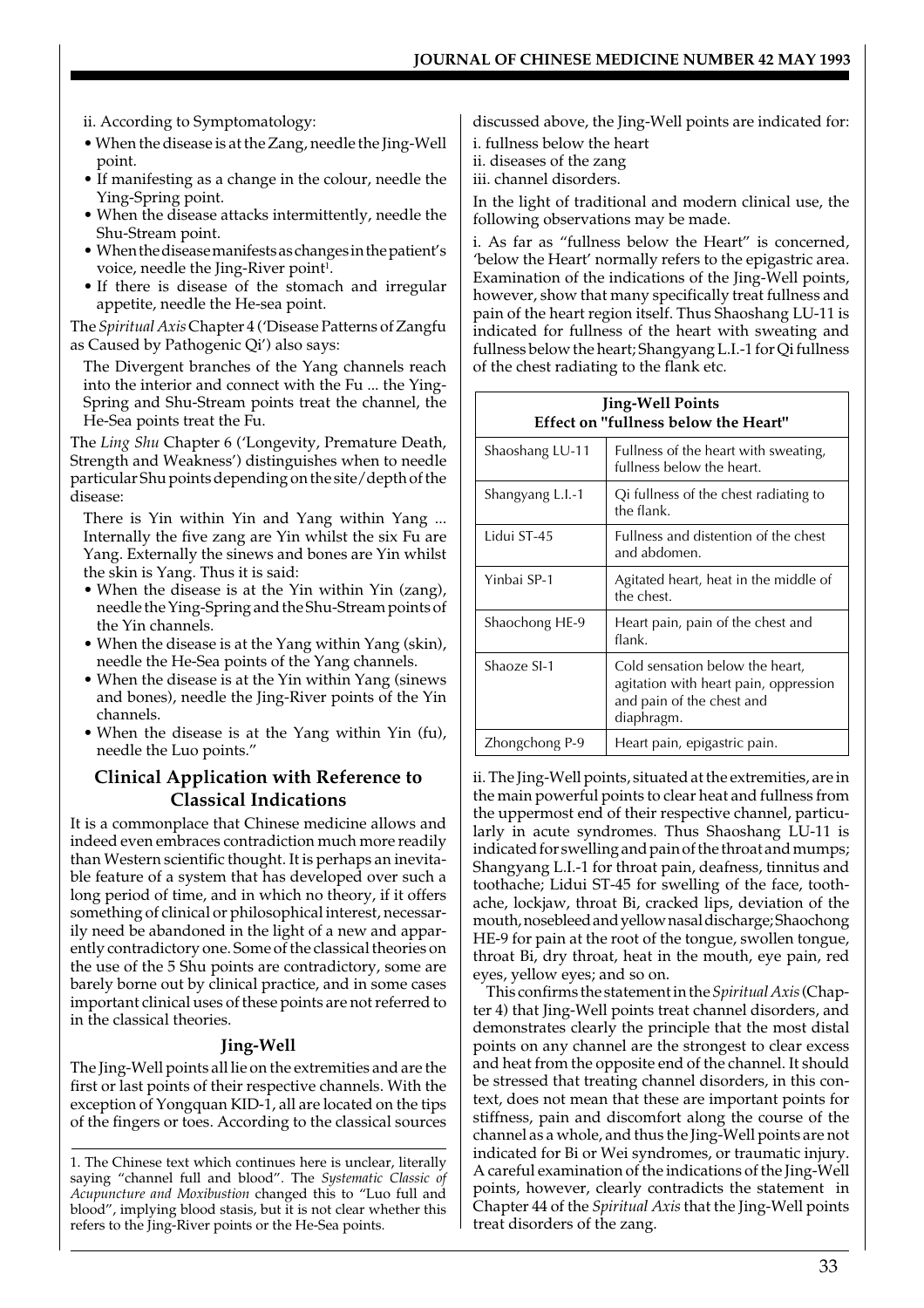iii. The Jing-Well points are used for clearing heat, restoring consciousness and rescuing collapse. This important use is not referred to in the classical theories given above. With the exception of Zuqiaoyin GB-44, Zhiyin BL-67 and Guanchong SJ-1 all the Jing-Well points are indicated for disorders such as coma, fainting and collapse, indeed all the 12 Jing-Well points in combination may be pricked and bled for collapse from windstroke. This action reflects their particularly dynamic action on the Qi. Furthermore, the Jing-Well points in the main share a common ability to regulate disorders of the Shen. For example, Lidui ST-45, Shaochong HE-9 and Dadun LIV-1 are all indicated for mania-depression disorder.

| <b>Jing-Well Points</b><br>Effect on restoring consciousness |                                 |  |
|--------------------------------------------------------------|---------------------------------|--|
| Shaoshang LU-11                                              | Coma from windstroke, fainting. |  |
| Shangyang L.I.-1                                             | Coma, collapse.                 |  |
| Lidui ST-45                                                  | Fainting.                       |  |
| Yinbai SP-1                                                  | Corpse fainting.                |  |
| Shaochong HE-9                                               | Collapse from windstroke.       |  |
| Shaoze SI-1                                                  | Coma from windstroke.           |  |
| Yongquan KID-1                                               | Coma from windstroke, fainting. |  |
| Zhongchong P-9                                               | Coma, windstroke.               |  |
| Dadun LIV-1                                                  | Coma, fainting.                 |  |

# **Ying-Spring**

The Ying-Spring points are all located on the hands or feet and are the second or penultimate points of their respective channel. According to the classical sources discussed above, the Ying-Spring points are indicated for:

- i. heat in the body
- ii. changes in the colour (complexion)
- iii. diseases of the Yang channels.
- iv. diseases of the zang (with the Shu-Stream point).

In the light of traditional and modern clinical use, the following observations may be made:

i. The Ying-Spring points without exception have an important effect on clearing heat from their respective zangfu or channel (especially, like the Jing-Well points, from the uppermost portion). Among the 5 Shu points they reflect the closest correspondence of classical Shu point theory, 5 Phase theory and clinical practice. The Ying-Spring points of the Yin channels belong to Fire and those of the Yang channels to Water. Although theoretical considerations might therefore lead the practitioner to think that in order to clear heat the Fire points should be reduced and the Water points reinforced, in fact all the Ying-Spring points are reduced to achieve this purpose. Among the most important of the Ying-Spring points with this effect are the following:

• Yuji LU-10 is effective to clear heat from the throat (the upper extremity of the Lung channel), to clear dry heat from the Lung zang in cases of coughing especially when accompanied by bleeding, and to clear heat transmitted

| <b>Jing-Well Points</b><br><b>Effect on the Shen</b> |                                                                                                                                                                                                                                          |  |
|------------------------------------------------------|------------------------------------------------------------------------------------------------------------------------------------------------------------------------------------------------------------------------------------------|--|
| Shaoshang LU-11                                      | Mania, childhood fright<br>wind.                                                                                                                                                                                                         |  |
| Lidui ST-45                                          | Excessive dreaming, severe<br>fright with desire to sleep,<br>inability to sleep,<br>dizziness, mania-<br>depression disorder,<br>aversion to people, likes to<br>ascend to high places and<br>sing, likes to undress and<br>run around. |  |
| Yinbai SP-1                                          | Propensity to melancholy,<br>sighing, mania-depression<br>disorder, excessive<br>dreaming, excessive<br>sleeping, acute or chronic<br>fright wind.                                                                                       |  |
| Shaochong HE-9                                       | Mania-depression disorder,<br>epilepsy, excessive sighing,<br>excessive anger, fright and<br>worry with insufficiency of<br>Qi.                                                                                                          |  |
| Yongquan KID-1                                       | Insomnia, aphasia,<br>epilepsy, propensity to<br>fear, anger with desire to<br>kill people, depression<br>with disordered speech<br>and crying and laughing.                                                                             |  |
| Zhongchong P-9                                       | Inability to speak,<br>night-time crying in<br>children.                                                                                                                                                                                 |  |
| Guanchong SJ-1                                       | Febrile illness with<br>confused spirit.                                                                                                                                                                                                 |  |
| Zuqiaoyin GB-44                                      | Excessive dreaming,<br>insomnia, restlessness and<br>anxiety.                                                                                                                                                                            |  |
| Dadun LIV-1                                          | Epilepsy, mania-depression<br>disorder, fondness for<br>sleeping.                                                                                                                                                                        |  |

from the Lung to the Stomach in the middle jiao and the Heart in the upper jiao.

• Erjian L.I.-2 is indicated for heat disorders of the teeth, eyes, nose, throat, mouth and face, all areas traversed by the Large Intestine channel.

• Neiting ST-44, like Erjian L.I.-2, is indicated for heat disorders affecting the upper portion of the channel in the face and head as well as clearing heat and damp-heat from the intestines.

• Shaofu HE-8 is particularly indicated for the pattern of Heart Fire which transmits first to the Small Intestine and thence to the Bladder.

• Qiangu SI-2 strongly clears heat from the head, being indicated for mumps, tinnitus, swelling of the cheek radiating to the ear, swelling and pain of the neck, red eyes, nosebleed, throat Bi and thirst.

• Rangu KID-2 is the strongest point on the Kidney channel to clear Xu-heat which rises up the channel to the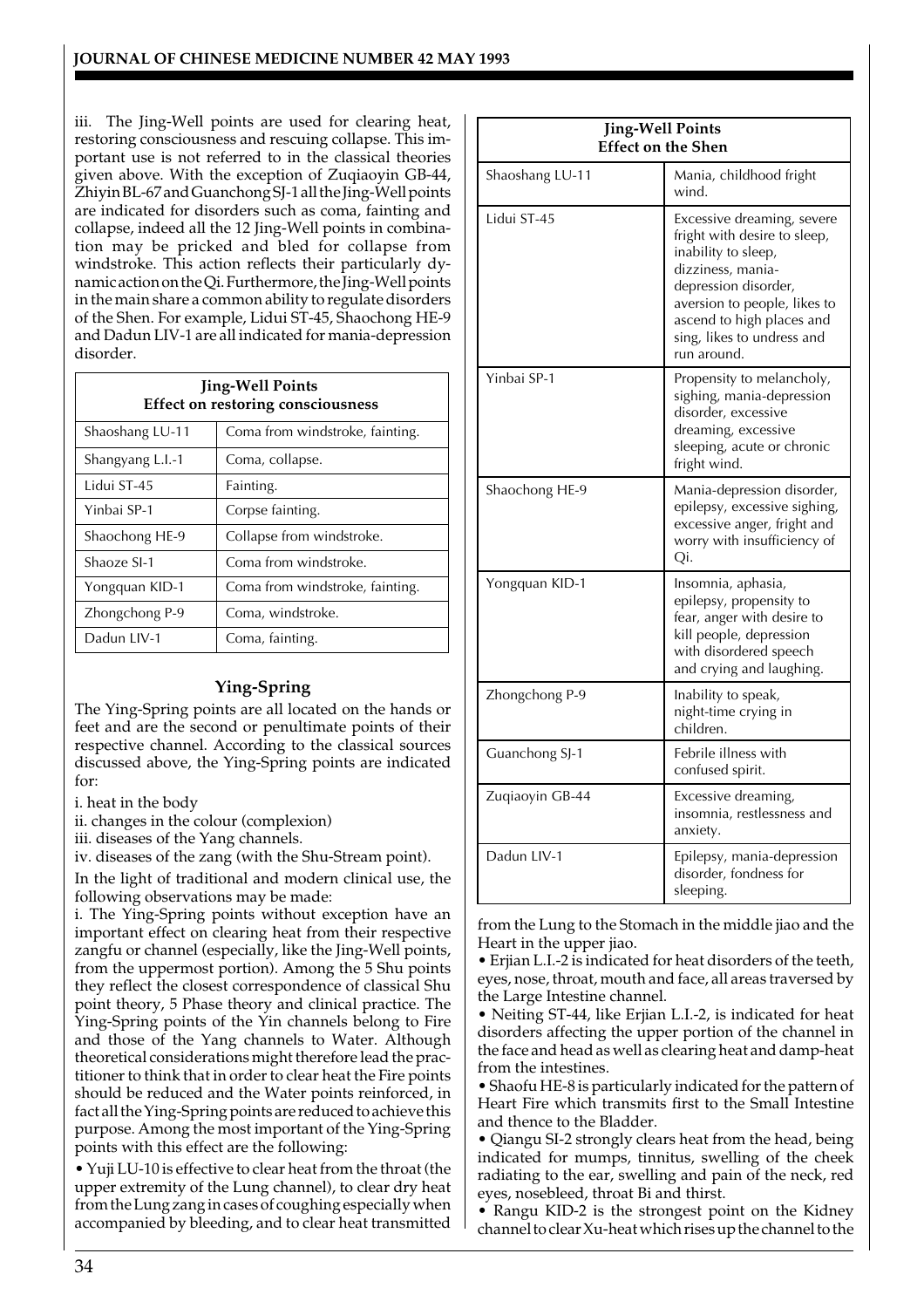upper jiao and gives rise to throat Bi, coughing of blood and wasting and thirsting syndrome, or blazes in the lower jiao giving rise to genital itching, difficult urination etc.

• Laogong P-8 is a powerful point to clear heat from the Ying and blood levels and from the Pericardium during febrile diseases, to cool Heart-Fire in the upper jiao (for which purpose it is more strongly indicated than Shaofu HE-8), and to drain Stomach heat.

• Xiaxi GB-43 clears heat and stagnant heat (i.e. heat from Qi stagnation) from the head, ears, eyes, face breast and flanks - indeed the whole of the Gall Bladder channel.

• Xingjian LIV-2 is the principal acupuncture point to clear Liver-Fire affecting any part of the body, whether blazing upwards to the head and eyes, disturbing the Heart and Shen, transversely invading the Lungs or Stomach, entering the blood and causing reckless bleeding or disturbing the lower jiao.

2. As far as changes in the complexion are concerned, this is probably an extrapolation from the fact that the Ying-Spring points of the Yin channels belong to Fire and thus have an affinity for the Heart which manifests in the complexion. It has little application in clinical practice.

3. Diseases of the Yang channels/diseases of the zang (with the Shu-Stream point): As far as acting on the Yang channels is concerned, it should rather be noted that the Ying-Spring points of the 12 channels have in *all* cases a strong action on clearing Shi pathogenic factors, stagnation and heat from their respective channels, particularly, like the Jing-Well points, from the uppermost regions of the channel. In comparison with the Jing-Well points, however, they also have a relatively greater action on disorders along the course of the channel (rather than just its opposite/upper end). Erjian L.I.-2, for example, in addition to its ability to clear heat from the upper end of the channel and clear wind from the face, manifesting as deviation of the mouth and eye and nasal obstruction, also treats pain and stiffness of the shoulder and back, and cold and pain in the region of the point Jianyu L.I.-15.

The Yin channel Ying-Spring points in particular, as well as Neiting ST-44, also have an important action on clearing heat from and regulating their respective zang (see Table).

As far as the combination of the Ying-Spring and Shu-Stream points referred to above, the following classical combinations indicate that this was a commonly-used pairing:

• Pain of the Lung and Heart: Taiyuan LU-9 and Yuji LU-

10 (*A Systematic Classic of Acupuncture and Moxibustion*). • Fondness for lying down and propensity to sleep: Erjian L.I.-2 and Sanjian L.I.-3 (*Supporting Life*).

• Tinnitus: Qiangu SI-2, Houxi SI-3 and Pianli L.I.-6 (*Supporting Life*).

• Heat illness with restlessness, cold feet, much sweating: first needle Rangu KID-2, then Taixi KID-3 (*A Systematic Classic of Acupuncture and Moxibustion*).

• Vomiting clear saliva: Daling P-7, Laogong P-8, Shanzhong REN-17 and Zhongwan REN-12 (*The Great Compendium of Acupuncture and Moxibustion*).

• To heal oppression of the heart, injuries and scars:

| Ying-Spring Points<br><b>Effect on disorders of the Zang</b> |                                                                                                                                                                                                     |  |
|--------------------------------------------------------------|-----------------------------------------------------------------------------------------------------------------------------------------------------------------------------------------------------|--|
| Yuji LU-10                                                   | Cough (with blood,<br>hiccup, hypogastric or<br>sacral pain), chest Bi with<br>difficulty in breathing,<br>shortness of breath with<br>Heart Bi.                                                    |  |
| Neiting ST-44                                                | Abdominal pain and<br>distention, borborygmus,<br>dysentery-like disorders,<br>bloody stool, diarrhoea,<br>constipation.                                                                            |  |
| Dadu SP-2                                                    | Abdominal distention,<br>diarrhoea, constipation,<br>heavy body, sudden<br>oedema of the limbs,<br>oppression of the chest,<br>inability to lie down.                                               |  |
| Shaofu HE-8                                                  | Palpitations, chest pain.                                                                                                                                                                           |  |
| Rangu KID-2                                                  | Asthma, coughing blood,<br>irregular menstruation,<br>infertility, nocturnal<br>emissions, spermat-<br>orrhoea, impotence,<br>wasting and thirsting<br>syndrome, difficult<br>urination, diarrhoea. |  |
| Laogong P-8                                                  | Delirium, coma, epilepsy,<br>mania-depression disorder,<br>fright, propensity to anger,<br>ceaseless laughter at<br>other's misfortune, heart<br>pain, chest and flank pain,<br>cough.              |  |
| Xingjian LIV-2                                               | Paroxysmal coughing with<br>flank pain or haemoptysis,<br>pain of the Heart and the<br>Liver, pain and distention<br>of the chest, flank and<br>hypochondrium, much<br>sighing.                     |  |

Daling P-7 and Laogong P-8 (*The Great Compendium of Acupuncture and Moxibustion*).

• Ceaseless laughter at other's misfortune: Daling P-7 and Laogong P-8 (*1000 Ducats*).

• Pain of the Heart with a grey-green complexion like death, unable to heave a sigh all day, pain of the Liver and Heart: Xingjian LIV-2 and Taichong LIV-3 (*The Great Compendium of Acupuncture and Moxibustion*).

#### **Shu-Stream**

The Shu-Stream points are the third or second from last point of both the Yin and Yang channels with the exception of Zulinqi GB-41 which is the third from last point of the Gall Bladder channel. The Shu-Stream points of the six Yin channels are also the Yuan-Source point of their respective channel. According to the classical sources discussed above, the Shu-Stream points are indicated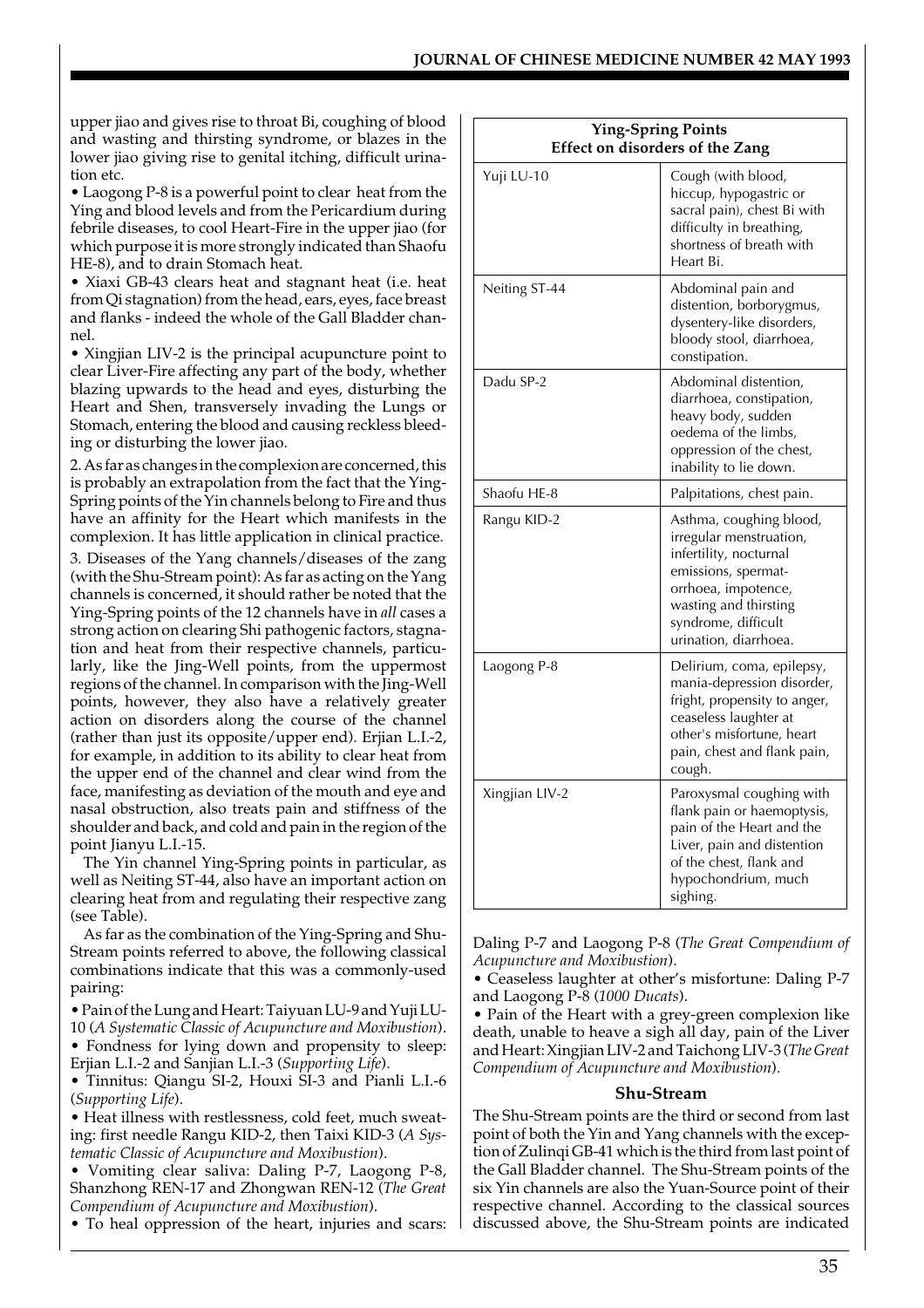#### for:

i. disorders of the zang (with the Ying-Spring point).

ii. disorders of the Yang channels.

iii. heaviness of the body and pain of the joints.

iv. diseases manifesting intermittently.

In the light of traditional and modern clinical use, the following observations may be made:

1. The Shu-Stream points of the Yin channels have to be viewed separately from the Shu-Stream points of the Yang channels as their range of actions is quite different. The Shu-Stream points of the Yin channels are the primary point on each channel for regulating and harmonising their respective zang, and may therefore be considered as the single most important point of their respective channel:

- Taiyuan LU-9 is an essential point to tonify both Lung-Qi and Yin.
- Taibai SP-3 strongly fortifies Spleen-Qi and Yang and is indicated by the classic of the *Jade Dragon* for "Spleen and Stomach deficient and feeble".
- Shenmen HE-7 is able to tonify and nourish the Heart in all kinds of deficiency, whether of Qi, blood, Yin or Yang, as well as to regulate the Heart function of storing the Shen.
- Taixi KID-3 both nourishes Kidney-Yin and tonifies Kidney-Yang.
- Daling P-7 clears pathogenic factors from the Pericardium during the course of febrile diseases and strongly calms the Shen when disturbed by heat.
- Taichong LIV-3 is simply indicated for any pattern of the Liver zang whether Xu or Shi.

This fully bears out the classical perspective that the Shu-Stream points treat disorders of the zang, but is partly determined by their equal status as Yuan-Source points (where the Yuan Qi emerges on the channel). According to the *Spiritual Axis*: "When the five zang are diseased, select the Yuan-Source points".

The Shu-Stream points of the Yang channels, by comparison, have relatively little action on zangfu disorders. However, Sanjian L.I.-3 is indicated for borborygmus and diarrhoea due to dampness, and Xiangu ST-43 for disorders of the Stomach and intestines.

2. The Shu-Stream points of the Yin channels, like all acupuncture points, have some action on regulating their respective channel but this action is overshadowed by their primary action on disorders of the zang. By contrast, the Shu-Stream points of the Yang channels have important actions on their respective channels. Sanjian L.I.-3 clears wind and heat from the head, throat, teeth, eyes and mouth; Houxi SI-3 is a vital point for regulating disorders of Tai Yang and Du Mai channels; Zhongzhu SJ-3 is important for disorders of Shao Yang channel, especially the ears; Zulinqi GB-41 has a particularly strong action on dispersing stagnation of Liver-Qi throughout the Gall-Bladder and Shao Yang channels.

3. According to the *Classic of Difficulties*, Shu-Stream points are indicated for "heaviness of the body and pain of the joints". This is a clear reference to Bi syndrome, especially when due to attack of dampness. Theoretically one would expect this observation to apply primarily to the Yin channels whose Shu-Stream points pertain to Earth, the phase associated with dampness. With the exception of Taibai SP-3, however, this is not borne out by the classical indications for the points. As far as the Yang Shu-Stream points are concerned, there is relatively more evidence for this action. Sanjian L.I.-3 and Houxi SI-3 are both important points for disorders of the finger joints. Sanjian L.I.-3 is further indicated for "shoulder and back pain from chronic Bi leading to exhaustion of Qi and blood", whilst Houxi SI-3 is an important distal point for all disorders of the neck. Xiangu ST-43 is much used currently for general aching due to wind and damp-heat Bi.

4. As far as 'diseases manifesting intermittently' is con-

| <b>Shu-Stream Points</b><br>Effect on 'heaviness of the body and pain of the<br>joints'. |                                                                                                                                                                                                                                                           |  |
|------------------------------------------------------------------------------------------|-----------------------------------------------------------------------------------------------------------------------------------------------------------------------------------------------------------------------------------------------------------|--|
| Sanjian L.I.-3                                                                           | Acute stiff neck, redness<br>and swelling of the dorsum<br>of the hand, difficulty in<br>flexing and extending the<br>fingers.                                                                                                                            |  |
| Xiangu ST-43                                                                             | Swelling and pain of the<br>dorsum of the foot,<br>difficulty in flexing and<br>extending the toes.                                                                                                                                                       |  |
| Taibai SP-3                                                                              | Pain of the knee and thigh,<br>joint pains, bone pain,<br>lumbar pain, Wei<br>syndrome.                                                                                                                                                                   |  |
| Houxi SI-3                                                                               | Stiffness and pain of the<br>head and neck, difficulty in<br>turning the neck, pain of<br>the back and shoulder,<br>pain of the shoulder,<br>elbow and arm, spasm of<br>the elbow, spasm and pain<br>of the fingers, pain of the<br>lower back and knees. |  |
| Shugu BL-65                                                                              | Stiff neck, pain of the<br>lumbar region and back,<br>thigh pain.                                                                                                                                                                                         |  |
| Taixi KID-3                                                                              | Backache, pain and<br>swelling of the heel,<br>swelling and pain of the<br>ankle.                                                                                                                                                                         |  |
| Zhongzhu SJ-3                                                                            | Inability to extend and flex<br>the fingers, pain of the<br>spine, pain of the elbow,<br>arm and shoulder,<br>numbness of the limbs.                                                                                                                      |  |
| Zulingi GB-41                                                                            | Swelling and pain of the<br>feet, pain and spasm of the<br>toes, swelling and pain of<br>the dorsum of the feet.                                                                                                                                          |  |

cerned, this is rather difficult to elucidate from examining the traditional indications. The classic intermittent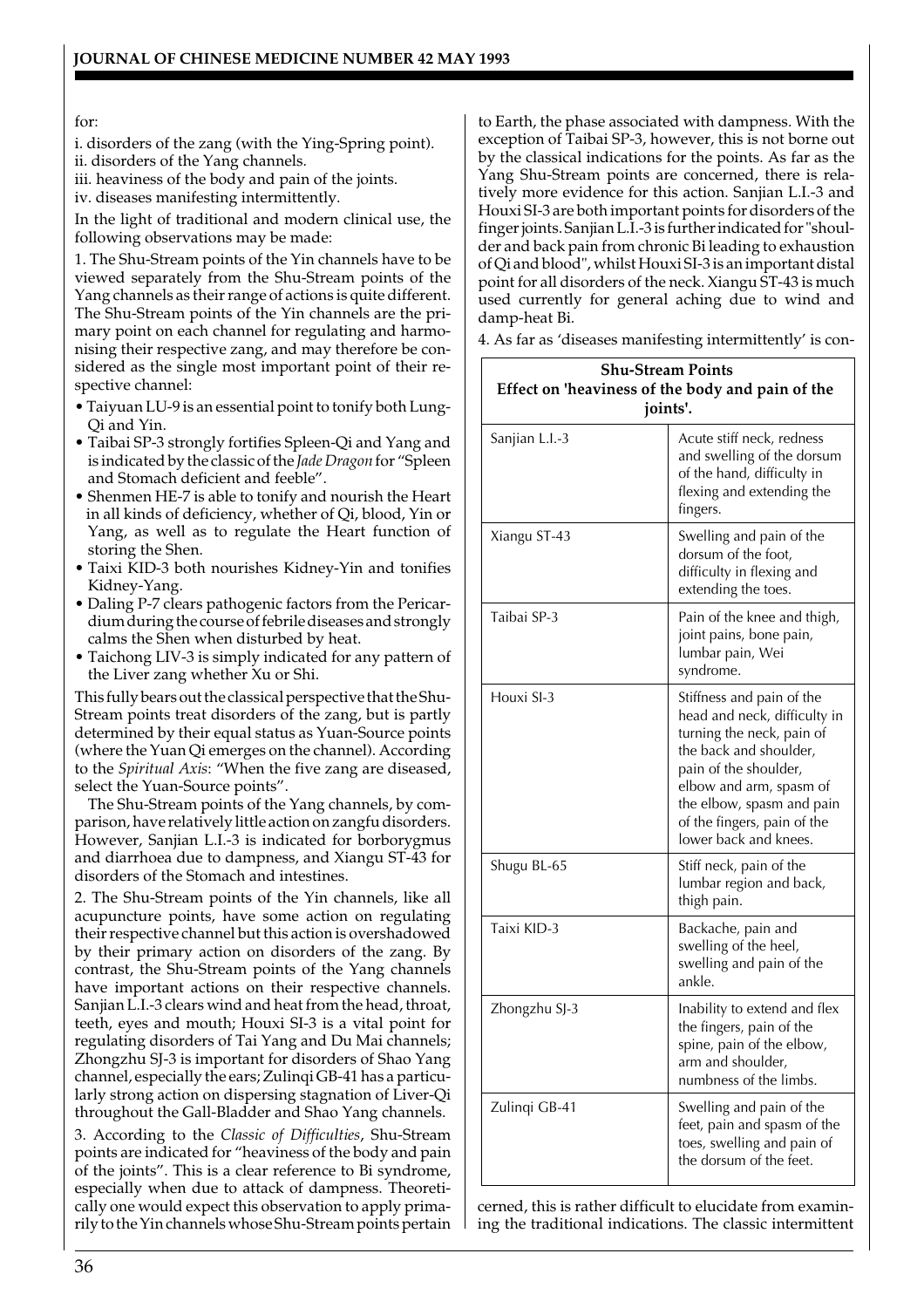disease, however, is malaria, and whilst this is a commonly found indication, no fewer than seven of the Shu-Stream points treat this disease (Erjian L.I.-2, Xiangu ST-43, Shenmen HE-7, Houxi SI-3, Shugu BL-65, Zhongzhu SJ-3 and Zulinqi GB-41). Perhaps significantly, Houxi SI-3 is the most important of the Shu-Points in the treatment of malaria.

### **Jing-River**

The Jing-River points are situated at or proximal to the wrist and ankle joints. According to the classical sources discussed above, the Jing-River points are indicated for:

i. dyspnoea, cough, chills and fever.

ii. for diseases manifesting in the patient's voice.

iii. for diseases of sinews and bones (Jing-River points of the Yin channels).

In the light of traditional and modern clinical use, the following observations may be made.

1. The proposition that the Jing-River points are effective for treating cough and dyspnoea may have developed from the status of the Jing-River points of the Yin channels as Metal points, as the Lungs pertain to Metal. There is some evidence, however, that Jing-River points of both the Yin and Yang channels have an action on either coughing and dyspnoea or chills and fever. In addition several of the Jing-River points (Jingqu LU-8, Yangxi L.I.-5, Jiexi ST-41, Kunlun BL-60, Jianshi P-5 and Yangfu GB-38) are indicated for malaria.

2. The Jing-River points in the main have many indica-

| <b>Jing-River Points</b><br>Effect on 'dyspnoea, cough, chills and fever'. |                                                                                                      |  |
|----------------------------------------------------------------------------|------------------------------------------------------------------------------------------------------|--|
| Jingqu LU-8                                                                | Cough, wheezing,<br>dyspnoea, heat illness<br>without sweating, heat<br>illness with breathlessness. |  |
| Yangxi L.I.-5                                                              | Cold cough, fever without<br>sweating.                                                               |  |
| Jiexi ST-41                                                                | Heat illness without<br>sweating.                                                                    |  |
| Shangqiu SP-5                                                              | Cough, chills and fever<br>with vomiting.                                                            |  |
| Yanggu SI-5                                                                | Fever without sweating,<br>chills and fever.                                                         |  |
| Kunlun BL-60                                                               | Fullness of the chest,<br>dyspnoea, cough.                                                           |  |
| Fuliu KID-7                                                                | Fever without sweating                                                                               |  |
| Zhigou SJ-6                                                                | Cough, febrile disease.                                                                              |  |

tions for "diseases manifesting in the patient's voice". 3. Several of the Jing-River points have an important

action on the sinews and bones, and this is not confined to the Yin channels.

#### **He-Sea**

The He-Sea points of all the twelve channels are situated at the elbow or knee joints. In addition to the twelve He-Sea points, the Large Intestine, Small Intestine and Sanjiao

| <b>Jing-River Points</b><br>'Diseases manifesting in the patient's voice'. |                                                              |  |
|----------------------------------------------------------------------------|--------------------------------------------------------------|--|
| Yangxi L.I.-5                                                              | Manic speech, mad<br>laughter.                               |  |
| liexi ST-41                                                                | Melancholy and weeping,<br>Stomach heat with wild<br>raving. |  |
| Shangqiu SP-5                                                              | Sighing, impaired speech,<br>propensity to laughter.         |  |
| Lingdao HE-4                                                               | Sudden inability to speak.                                   |  |
| Yanggu SI-5                                                                | Stiffness of the tongue in<br>babies.                        |  |
| Fuliu KID-7                                                                | Easily angry with much<br>talking.                           |  |
| Jianshi P-5                                                                | Loss of speech.                                              |  |
| Zhigou SJ-6                                                                | Sudden aphasia.                                              |  |
| Yangfu GB-38                                                               | Bitter taste with sighing.                                   |  |
| Zhongfeng LIV-4                                                            | Sighing.                                                     |  |

# **Jing-River Points Effect on 'diseases of the sinews and bones'.**

| liexi ST-41   | Tendon Bi, Damp Bi, Wei<br>of the leg, drop foot.                               |
|---------------|---------------------------------------------------------------------------------|
| Shangqiu SP-5 | Bone Bi, bone ulcers,<br>heavy body with painful<br>joints.                     |
| Lingdao HE-4  | Cold bones and marrow,<br>convulsions, spasm of the<br>elbow and arm.           |
| Fuliu KID-7   | Cold and hot bones, cold<br>legs, lumbar pain, Wei of<br>the leg, tooth decay.  |
| Yangfu GB-38  | Lumbar pain like a small<br>weight in the middle of the<br>back, lower limb Bi. |

(the three Fu pertaining to the three Yang channels of the arm) each have a lower He-Sea point on the leg, namely Shangjuxu ST-37 for the Large Intestine, Xiajuxu ST-39 for the Small Intestine and Weiyang BL-39 for the Sanjiao. According to the classical sources discussed above, the He-Sea points are indicated for:

i. rebellious Qi and diarrhoea.

ii. disease of the stomach and irregular appetite.

iii. diseases of the Fu.

iv. diseases of the skin (Yang He-Sea points only).

In the light of traditional and modern clinical use, the following observations may be made:

1, 2. The He-Sea points of both the Yin and Yang channels as well as the lower He-Sea points are among the most important acupuncture points for treating disorders of the Stomach and intestines. Chize LU -5 is indicated for vomiting and diarrhoea, reflecting the origin of the Lung channel in the middle jiao and its connection with the Large Intestine in the lower jiao. Zusanli ST-36 is the